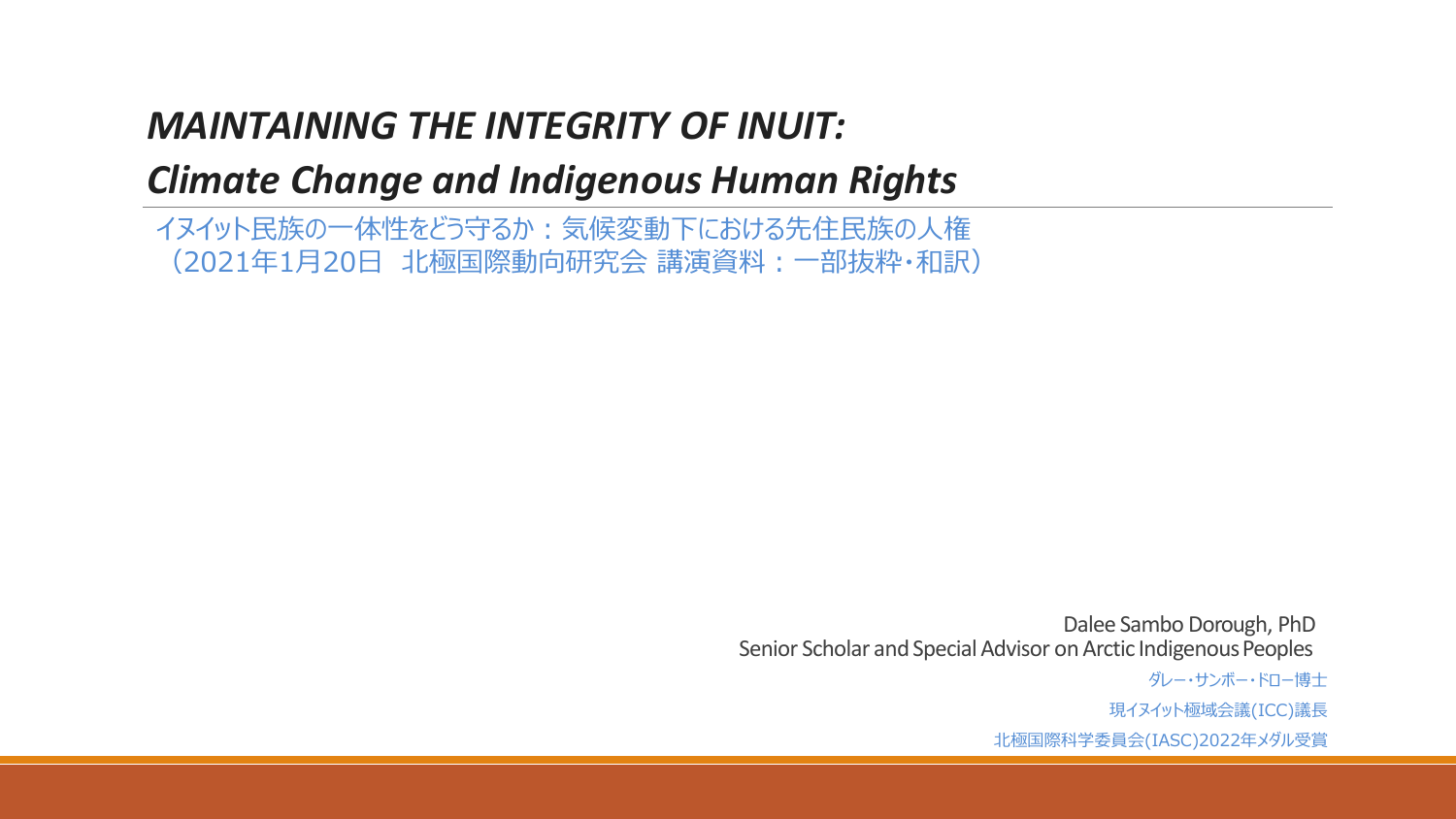# Indigenous peoples

Indigenous communities, peoples and nations are those which, having a historical continuity with pre-invasion and pre-colonial societies that developed on their territories, consider themselves distinct from other sectors of the societies now prevailing on those territories, or parts of them. They form at present non-dominant sectors of society and are determined to preserve, develop and transmit to future generations their ancestral territories, and their ethnic identity, as the basis of their continued existence as peoples, in accordance with their own cultural patterns, social institutions and legal system.

先住民族の国際的に合意された定義は存在しないとも言われますが、先住民族から提示された下記定義は重要です。

*先住民コミュニティー、先住民族、そして先住民ネーションとは、侵略及び植民地化の前から歴史的に継続して彼らの土地に根ざした社会であって、その土地ないしそ の一部において今日多数派を占める他の社会セクターとは区別されると自ら認識している人々である。彼は今日、社会の少数派セクターを構成し、彼らの祖先の土 地とその民族的アイデンティティーを守り、発展させ、そして将来世代に伝承させると決意している人々であり、このことは、彼らが彼ら自身の文化的態様、社会的慣 習、そして法的制度に従って、民族として存続し続けることの基礎である。*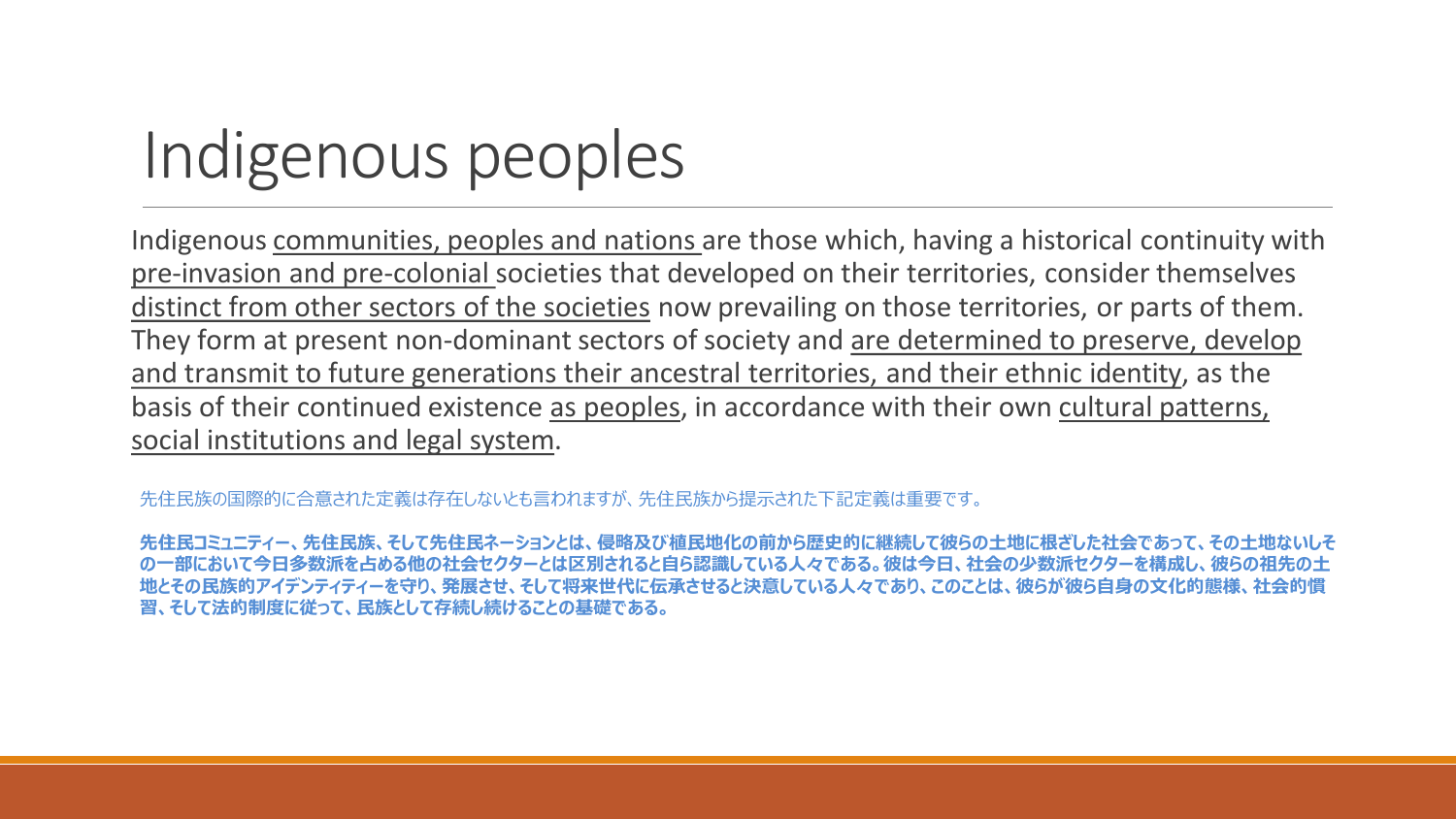### **EXTRAORDINARY CHRONOLOGY OF EVENTS**

先住民族に関する重要イベント年表

1923 Deskaheh visits League of Nations

1925 T.W. Ratana visits League of Nations

Jose Martinez Cobo appointed Special Rapporteur for the **study on the problem of discrimination against Indigenous Peoples**, with regular transmittal of progress reports (and conclusion of his report was in 1984) as well as recommendations

1993 **International Indigenous Day** and **UN Decade on World's Indigenous Peoples**

1995 CHR resolution establishing Open-ended Inter-Sessional Working Group on the draft Declaration 2001 **UN Permanent Forum on Indigenous Issues** established

2001 Commission on Human Rights decides to appoint a **Special Rapporteur on the Rights of Indigenous Peoples** appointed

2004 **Second UN Decade of the World's Indigenous Peoples**

September 13, 2007 UN General Assembly adopts *Declaration on the Rights of Indigenous Peoples*

2007 Human Rights Council establishes **Expert Mechanism on the Rights of Indigenous Peoples**





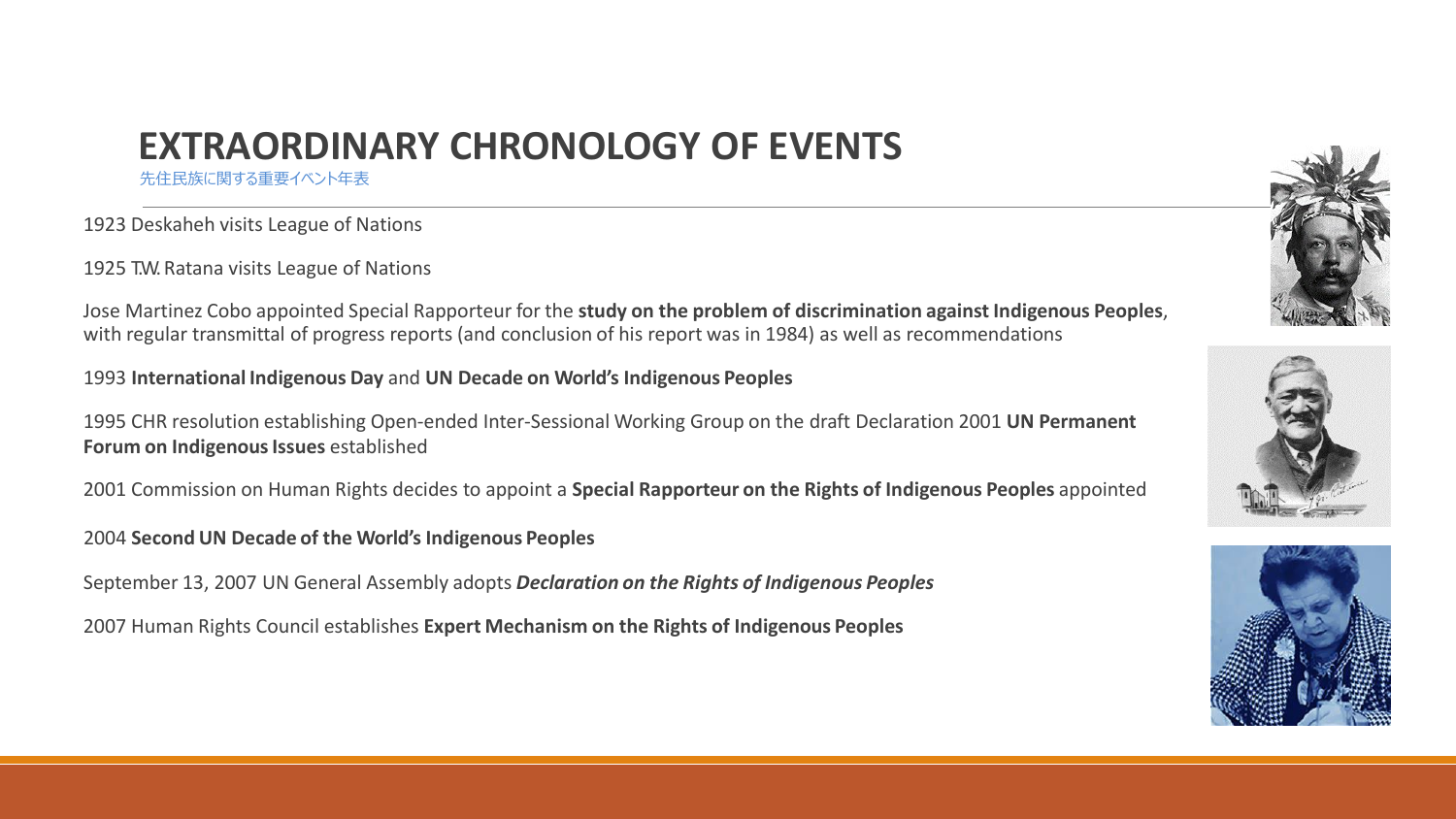### ILO

## Convention on Indigenous and Tribal Peoples

1989年ILO第169号条約 のポイント --Ratified by 22 states, including Denmark

--Indigenous specific human rights norms are legally binding obligations under international law

--Must now be read together with the *UN Declaration on the Rights of Indigenous Peoples*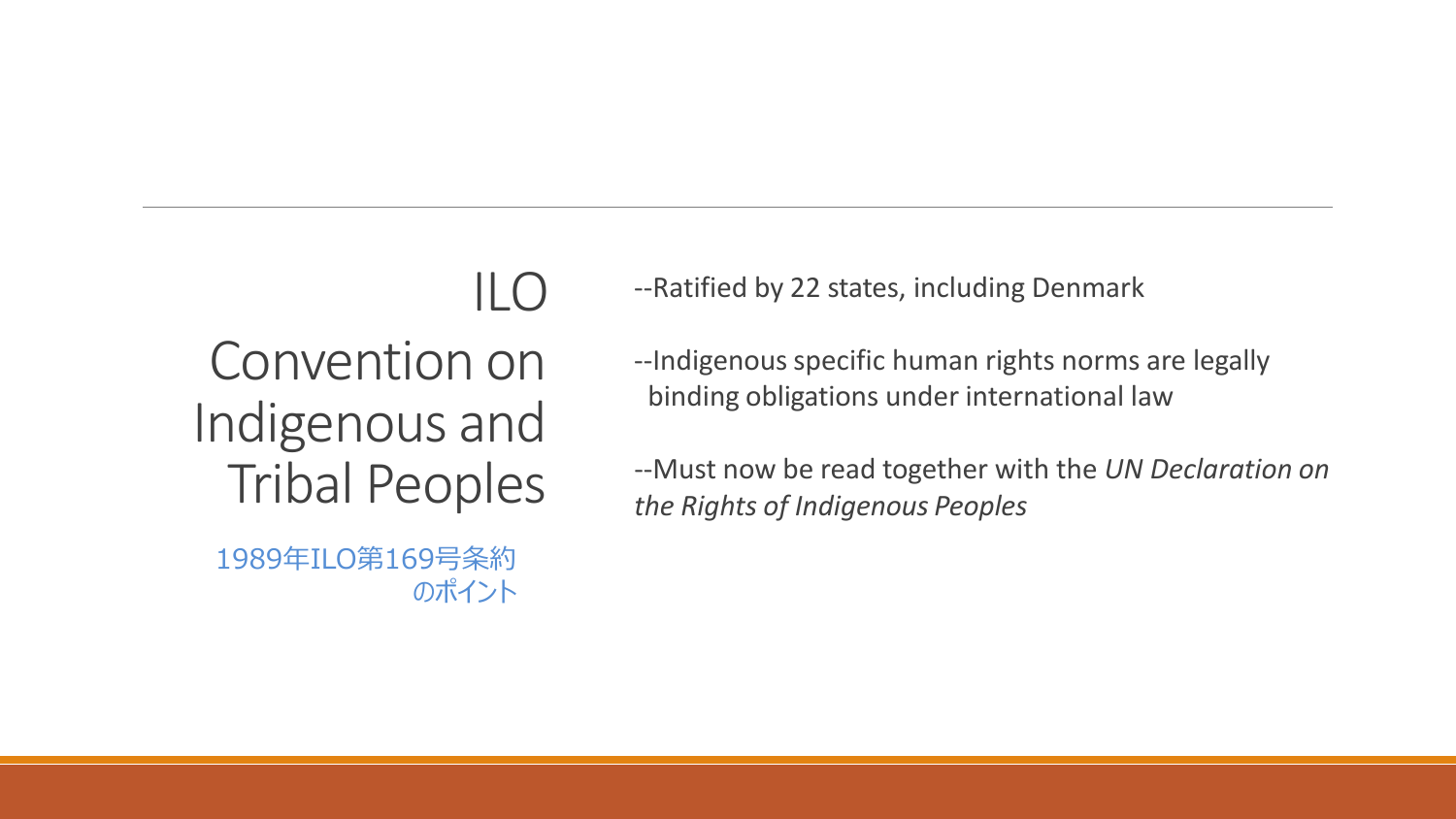#### **UNITED NATIONS**

#### *DECLARATION ON THE RIGHTS OF INDIGENOUS PEOPLES* 2007年先住民の権利に関する国連宣言の重要ポイント

- --affirming the right to self-determination 自決権の承認
- --affirming rights to lands, *territories* and resources 土地、領域そして資源に対する権利
- --affirming the right to free, prior and informed consent 自由で事前の且つ十分な説明を受けた上での同意の権利
- --affirming the right to participation in decision-making 政策決定に参加する権利
- --protection from destruction of their culture 文化の破壊からの保護
- --right to security, including food security, cultural security 食糧や文化を含む安全保障への権利

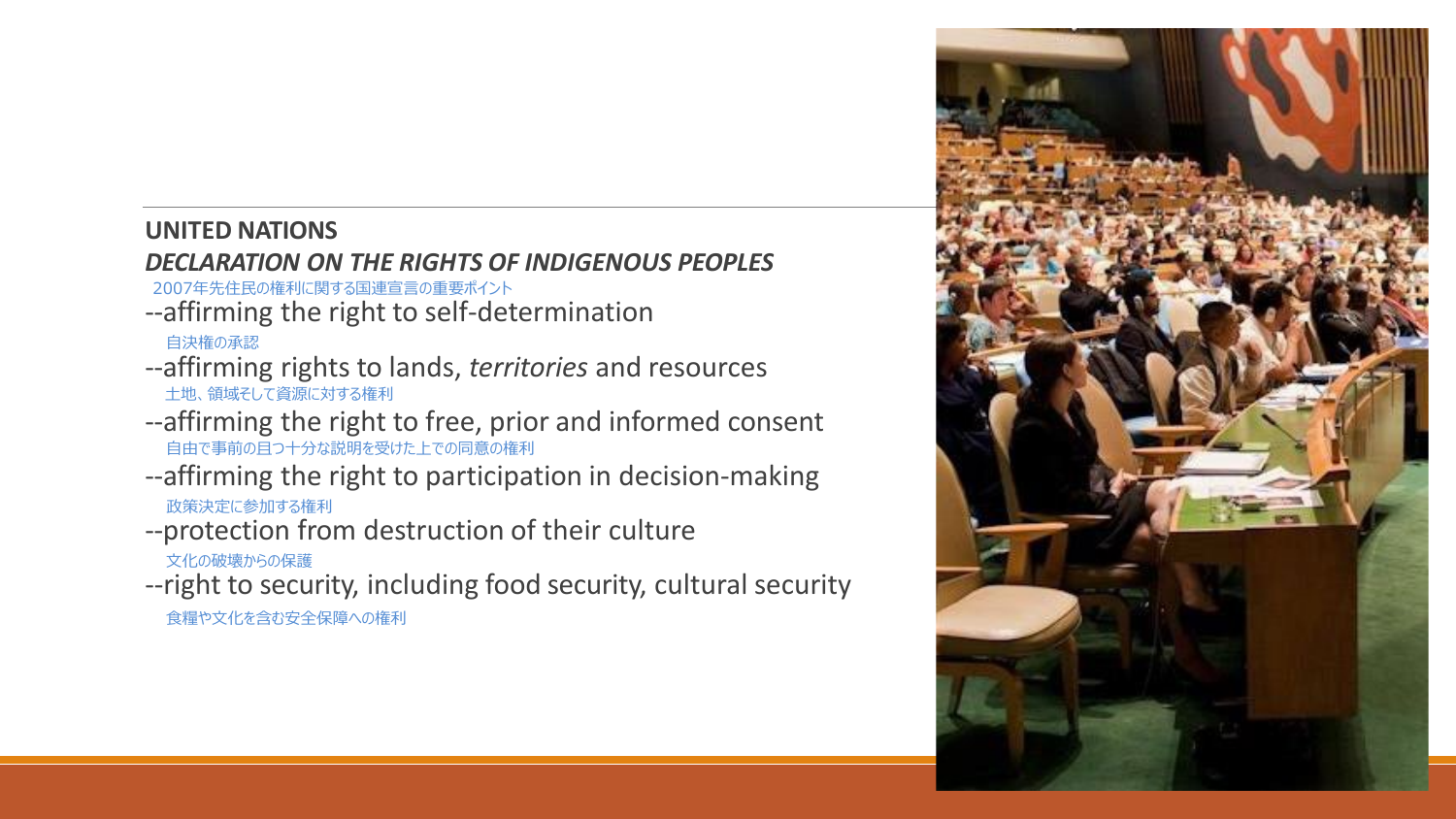## International LawAssociation

国際法協会(ILA)による国連宣言の解釈

**Expert Commentary on the UN DECLARATION** 

**Diverse legal effects**

**Customary International Law**

**Committee on the Implementation of the Rights of Indigenous Peoples**

The fundamental objective of each of the Indigenous human rights standard setting exercises has been the need to respond to the unique cultural context of Indigenous peoples and thereby ensure their survival as distinct peoples and distinct members of the family of nations. These are not new rights.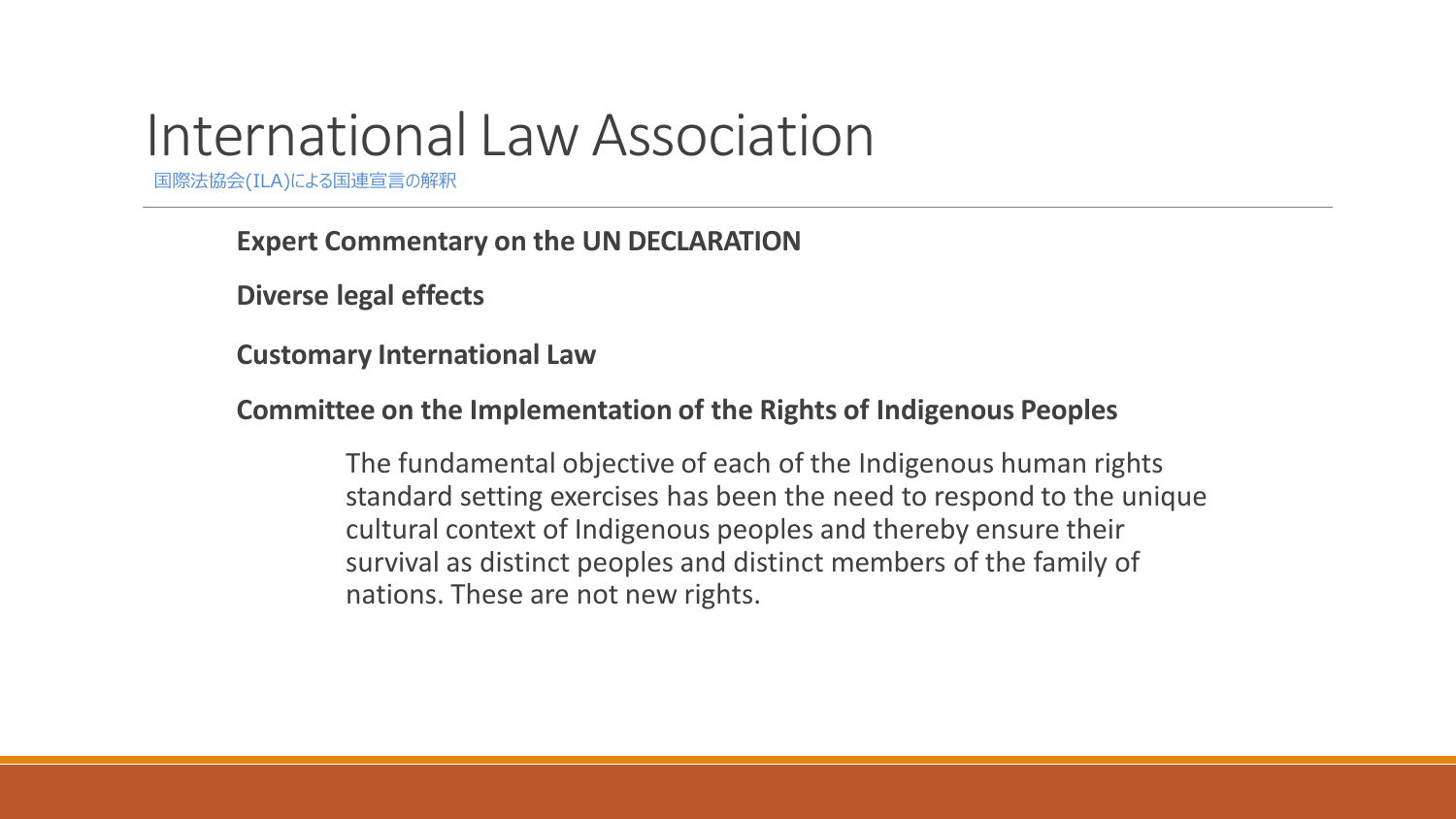### INUIT イヌイット民族について



**Inuit are one people** whose territory, Inuit Nunaat, encompasses areas of Chukotka (Russian Far East), Arctic Alaska, Inuit Nunangat (Arctic Canada, including the Inuvialuit Settlement Region, Nunavut, Nunavik, and Nunatsiavut), and Kalaallit Nunaat (Greenland). Inuit Nunaat **predates**the Russian Federation, U.S., Canada, and Kingdom of Denmark and is **a distinct geographic, cultural, and political region that includes major marine areas, inland waters and Arctic and offshore areas, as well as ice-covered lands and waters**.

**Inuit are an Indigenous people**. Our language, culture, and way of life are tied to the lands, waters, and ice of Inuit Nunaat and the harvesting activities that sustain our peoples and communities. Inuit have entered into a variety of governance arrangements with states and sub-national governments throughout Inuit Nunaat that are **premised on State recognition of our collective rights, including constitutional recognition, Inuit land claims agreements, self-government arrangements, and Inuit-specific policy initiatives advanced in partnership with States** and sub-national governments. Areas of Inuit jurisdiction continue to evolve throughout Inuit Nunaat.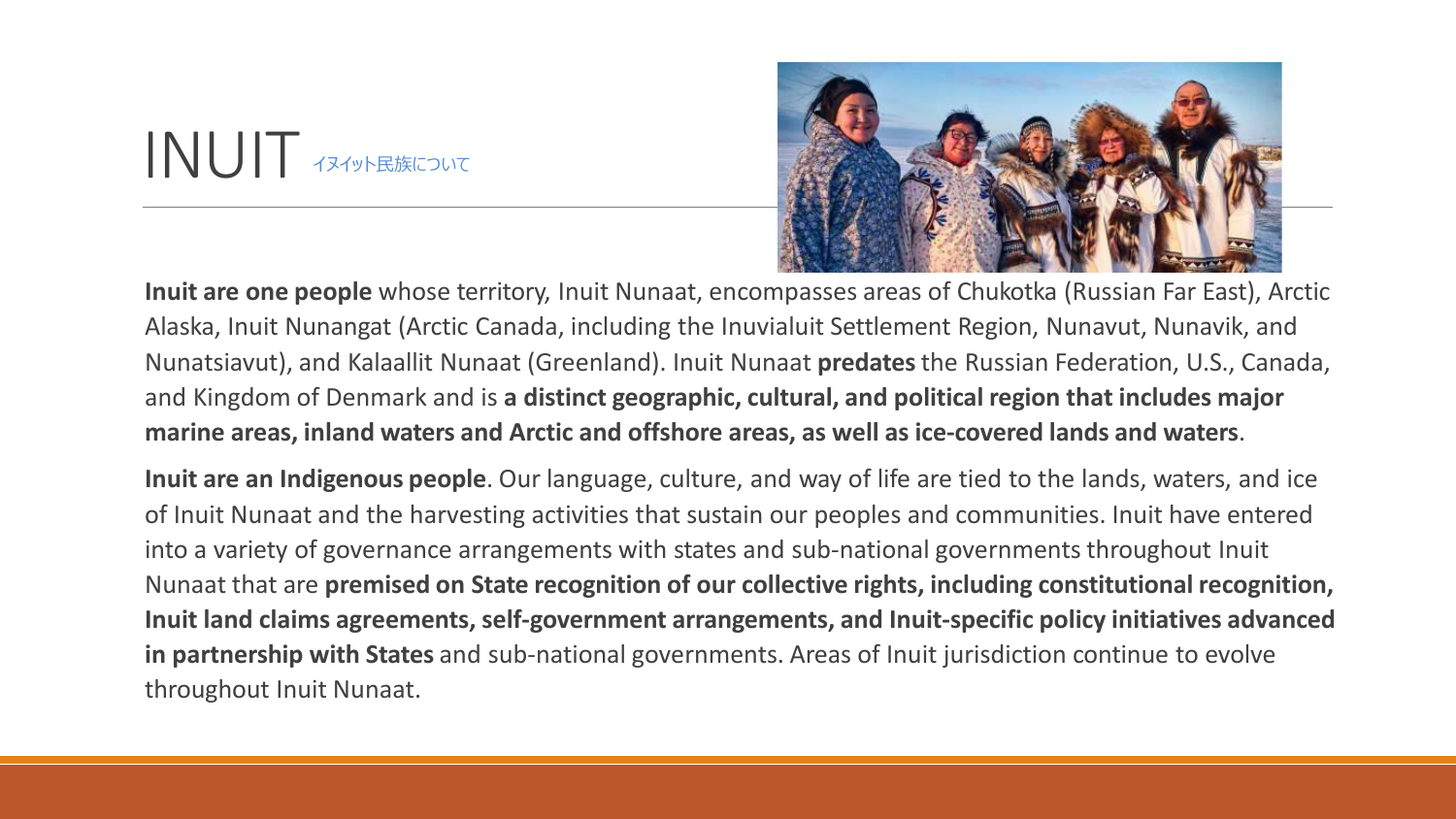# Indigenous peoples as **distinct peoples** 別個の民族としての先住民族

Pre-existing collective human rights Historical experience with colonization Collective, political right of self-determination Distinct relationship to lands, territories and environment Distinct rights to lands, territories and resources Right to be different and respected as such Holistic worldview, interrelated, interdependent, indivisible 生来的で集団的性格を有する人権 植民地化の歴史的経験 集団的且つ政治的な自決権 土地、領域そして環境との特別の関係性 土地、領域そして資源への特別な権利 民族そのものとして異なり尊重される権利 一体的な世界観:相互連関・相互依存・不可分性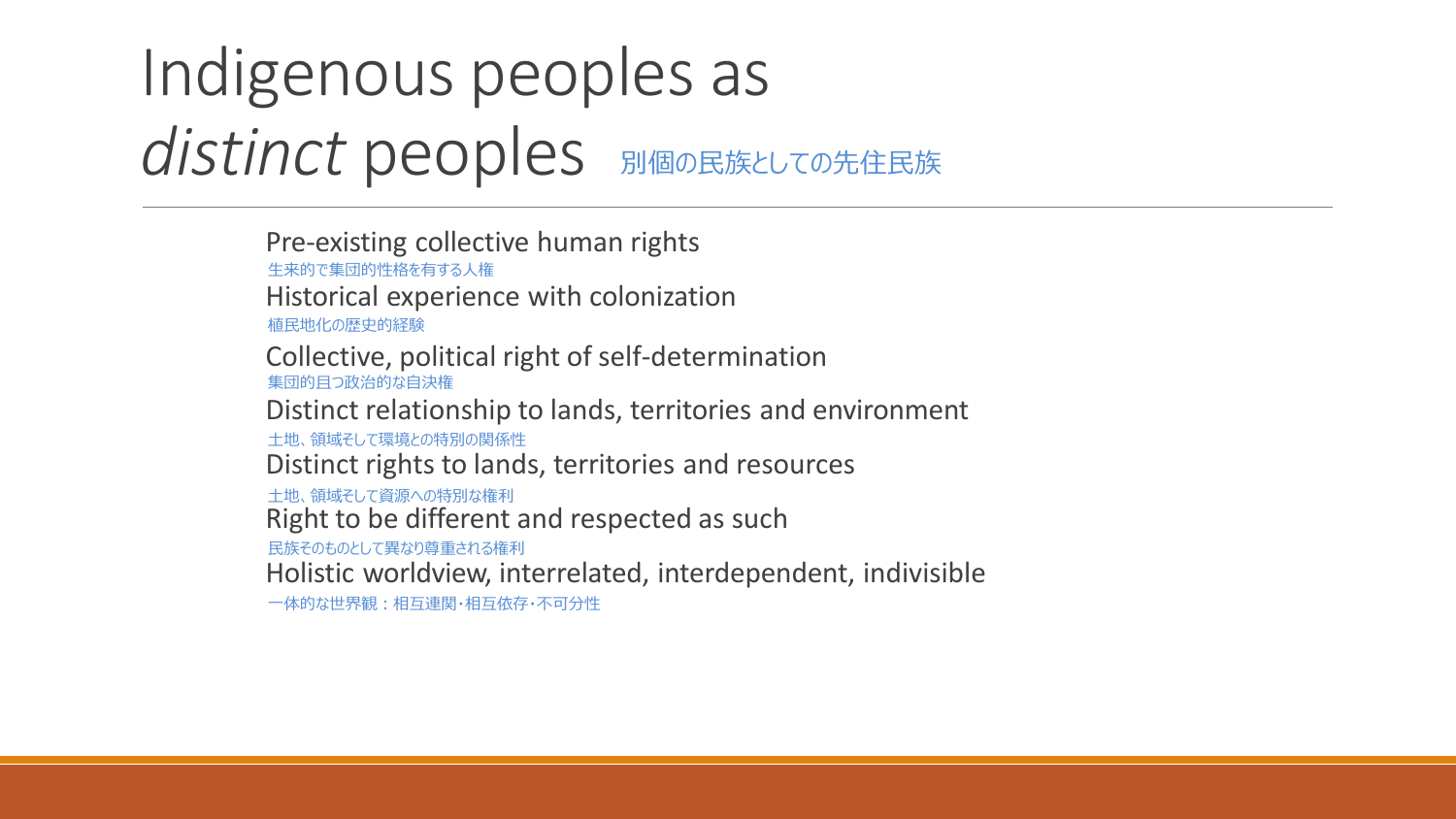# Problematic elements of "local communities"

「地域住民」と同一視することの問題

**Grouping Indigenous peoples with local communities diminishes the distinct rights and status of Indigenous peoples**

**Grouping Indigenous peoples with local communities is incongruous with the recognition of Inuit rights in domestic law and policy**

**The legal status of local communities and the meaning of this term is uncertain** 

**Local communities are likely already represented by States**

先住民族を地域住民と同列に扱うことは、先住民族の別個の権利や地位を縮小させることになる。 「地域住民」の法的地位や意味は不明確であるのみならず、多くの場合、国家によって代表されている。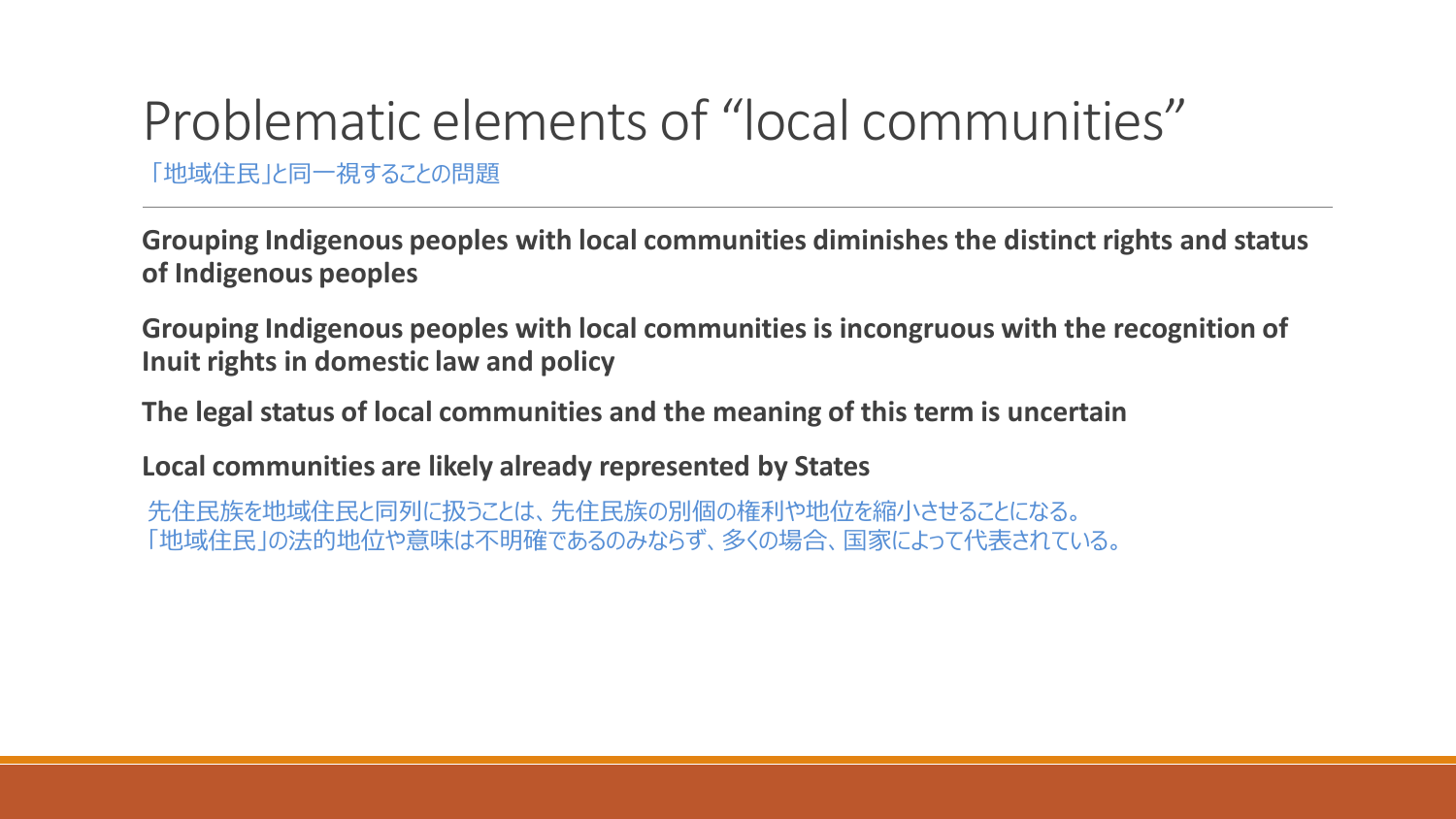# Recommendations 提言

**States and intergovernmental organizations and agencies should recognize the distinct rights and status of Inuit and other Indigenous peoples**

**Specialized agencies of the United Nations and other international organizations should reform procedural rules with the full and effective participation of Inuit and other Indigenous peoples**

**Adopt and implement a distinctions-based policy**

**Utilize distinctions-based language in the development of documentation and agreements that reference Inuit and other Indigenous peoples**

**States, special U.N. agencies, and international organizations should use the U.N. Declaration as a standard and framework in the development of any documentation or agreement implicating the rights and status of Indigenous peoples**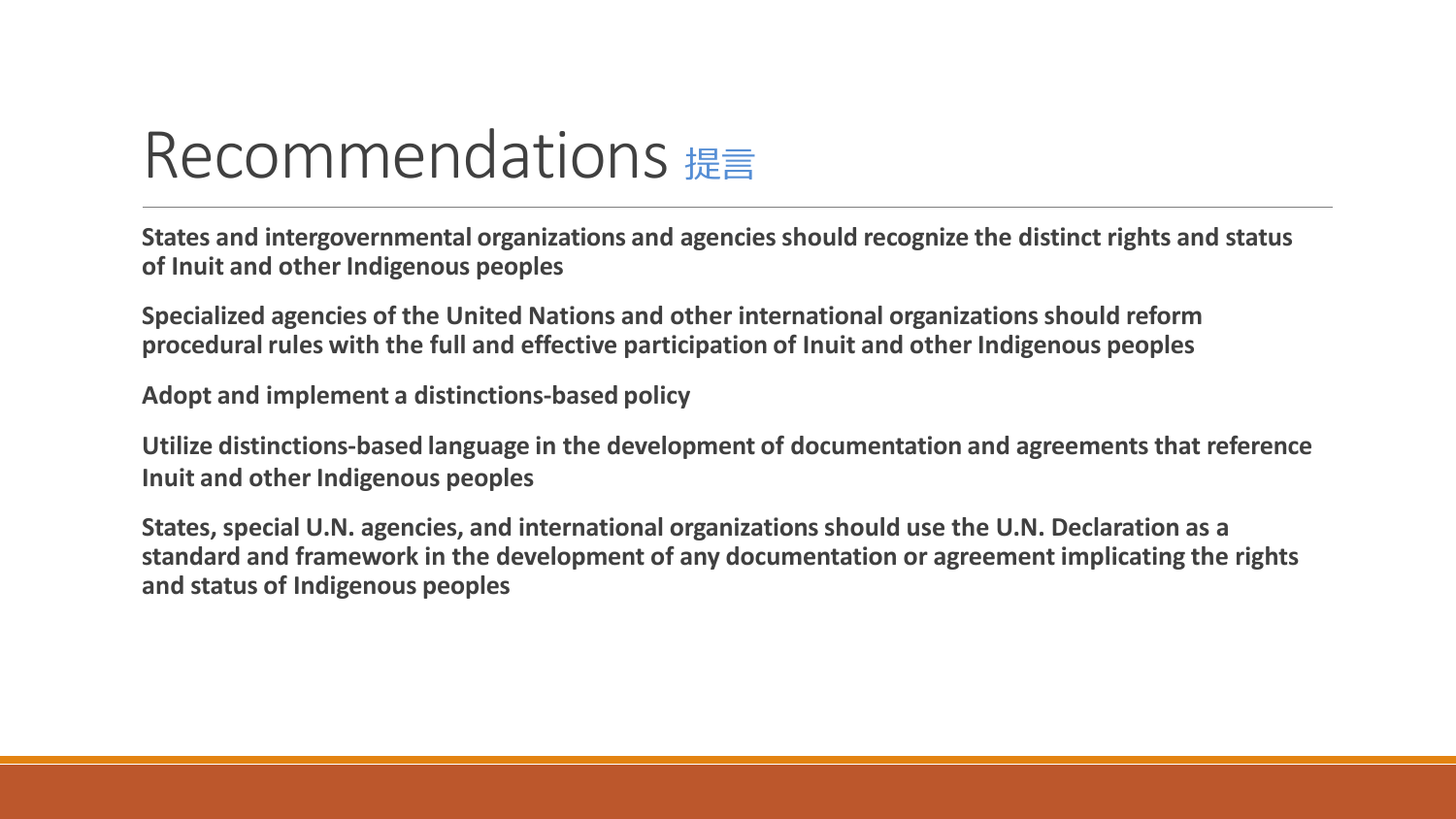### CONCLUSION 結論

Inuit are rights holders and we seek full and effective participation in all conventions, multilateral agreements, and international fora where our rights, culture, and way of life are impacted. This can only be achieved if States and intergovernmental organizations cease grouping and conflating Indigenous peoples with "local communities," reform outdated procedural rules that marginalize Inuit and other Indigenous peoples and utilize the *UN Declaration on the Rights of Indigenous Peoples* as a framework for uplifting the status, rights and participation of Indigenous peoples.

イヌイット民族は権利の主体であり、彼らの権利、文化そして生き方に影響があるすべての国際条約、多数国間協定、国際的なフォーラムにおいて、 完全且つ実効的な参加を求める。このことは以下のことをもってのみ達成できる。第1に、国家及び国際機関は、先住民族と「地域住民」とを同一 視することをやめること。第2に、イヌイットや他の先住民族を疎外するような時代遅れの手続的規則を改善すること。第3に、先住民族の地位、権 利そして参加を向上させる枠組みとして、2007年先住民族の権利に関する国連宣言を活用すること。